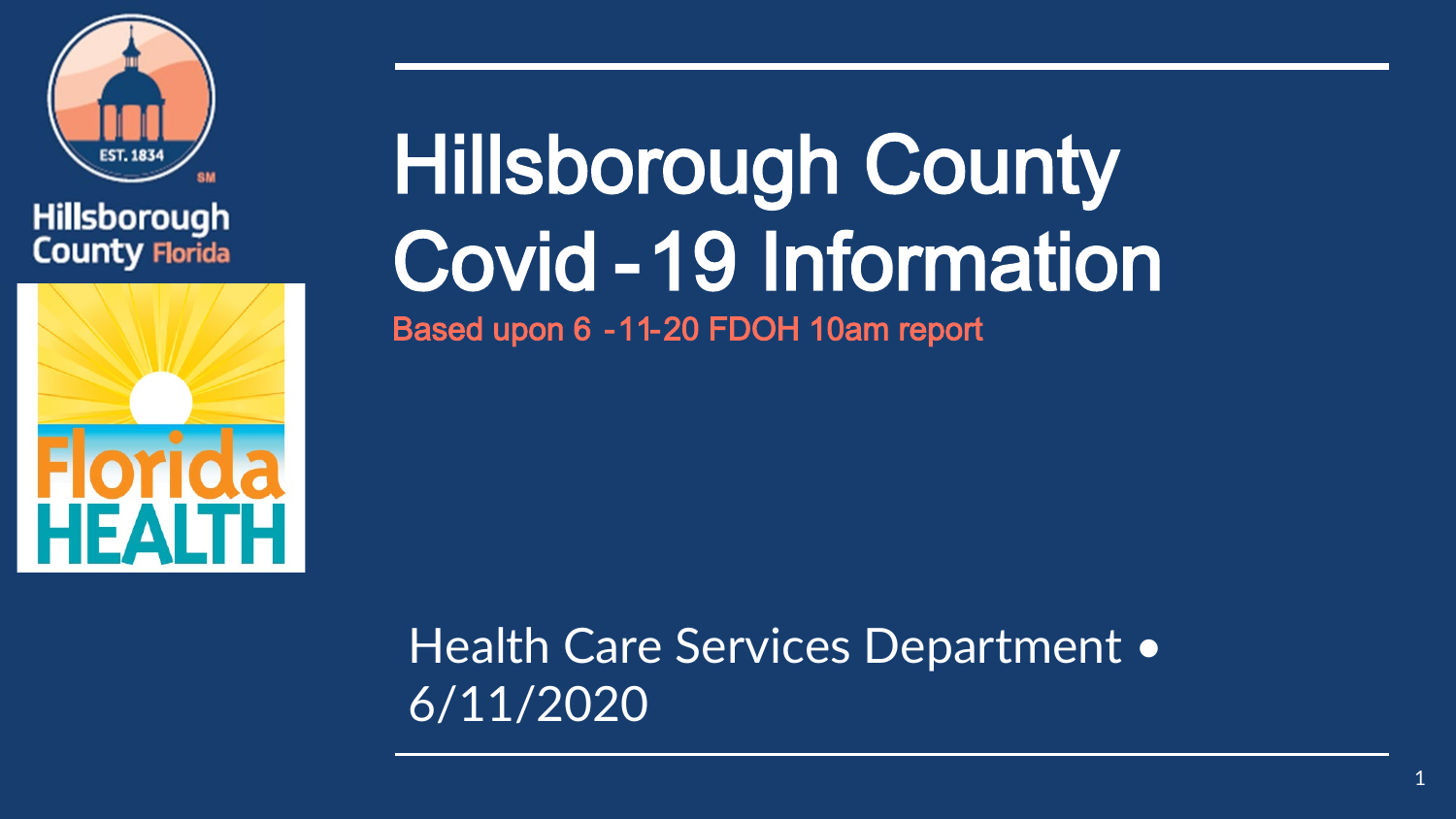

Hillsborough<br>County Florida



#### As of 6/11/2020 at 10AM

| <b>Total Cases</b>    | 3,174 |
|-----------------------|-------|
| Florida residents     | 3,111 |
| Non-Florida residents | 63    |

Gender Hillsborough County Florida Residents





Note: People who have received testing for Covid-19 more than once will affect the percentages for the population testing category.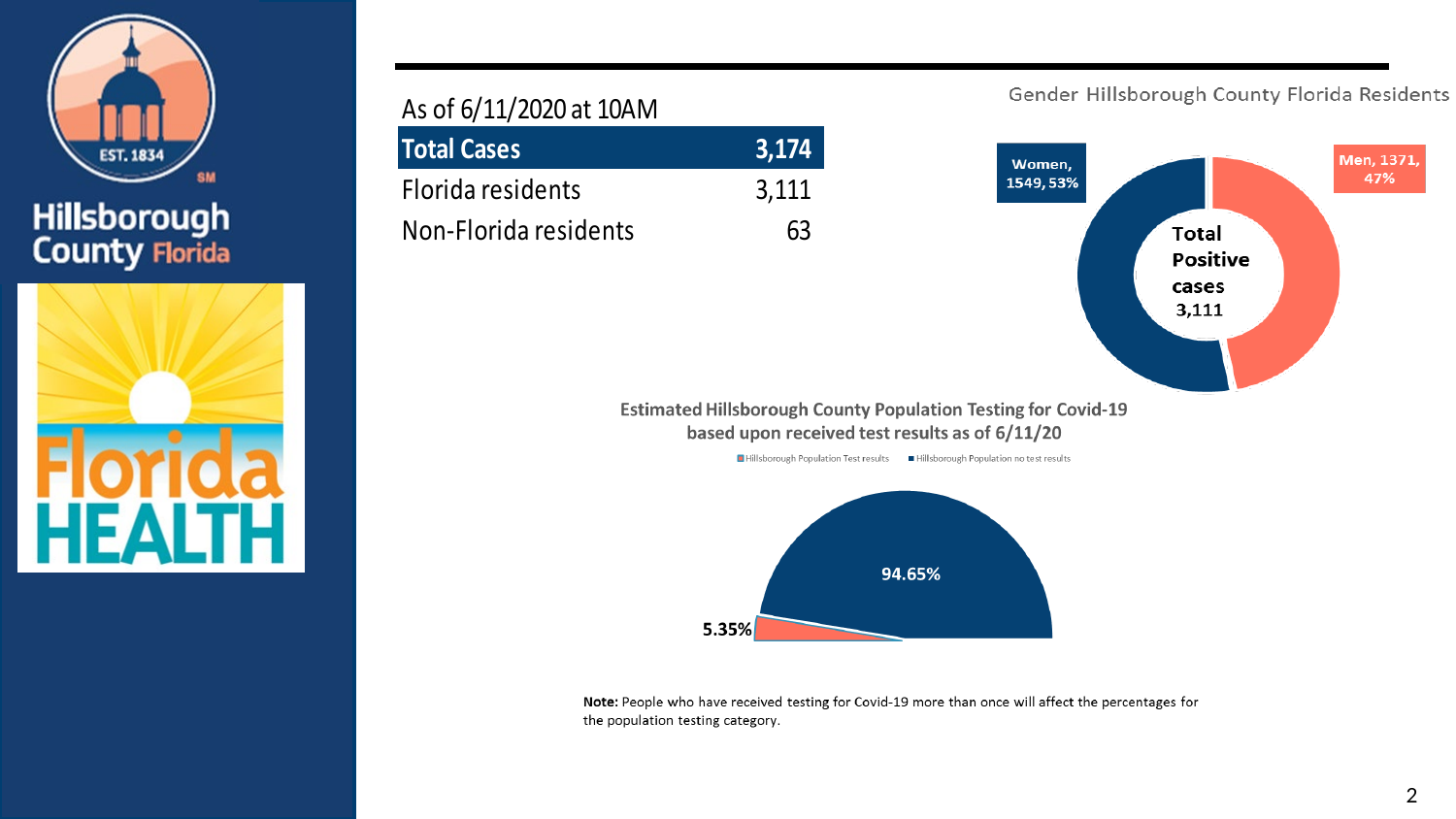

**Nearly 20% of cases are ages 65+** 

**Nearly 75% are within the age range of 15 -64**

**Remaining 5% fall in the 14 and under age range**



### All Age breakdown of Hillsborough County cases of Covid-19 (Hillsborough and Non-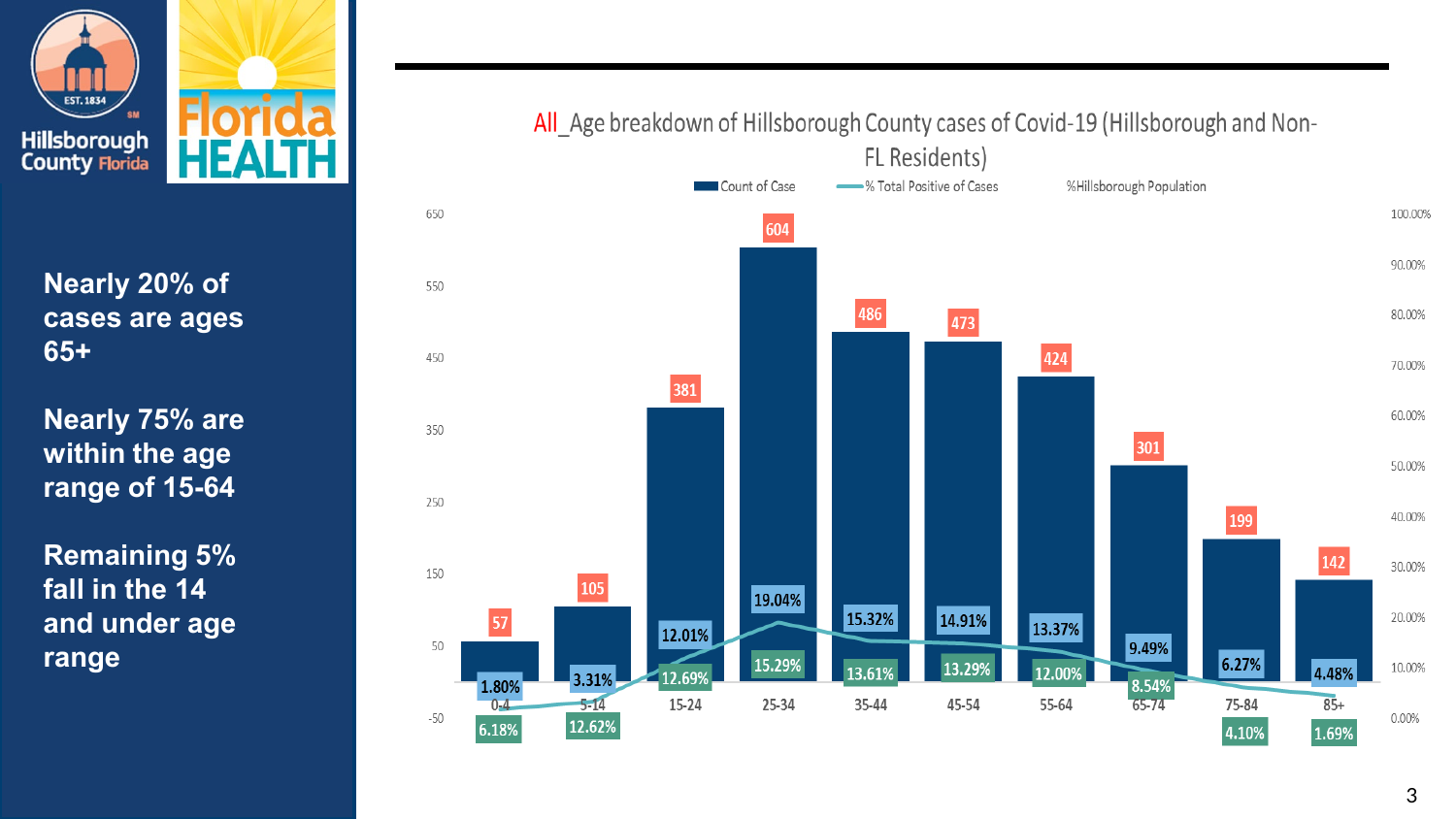

### **Analysis:**

**Age groups 0 - 34 have trended upward in 14 day average of the positive percentages**

**Groups 55+ have trended downward over the same time frame** *Note: 6/11/20 not available at time of this report*



#### 14 day average percentages by age group Covid-19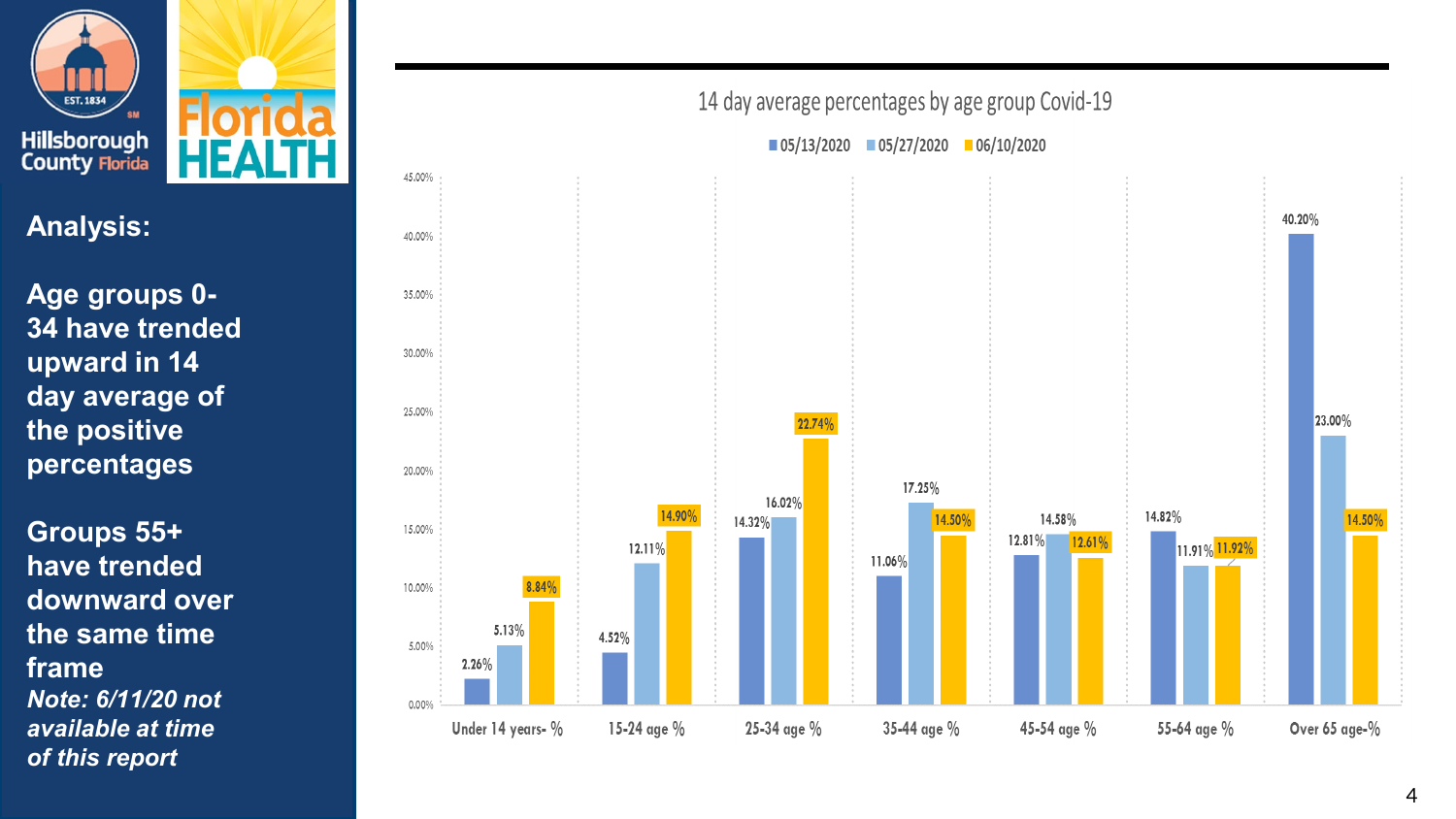

**Analysis:**

**Trends for race breakdown in 14 day total percentage of cases counts remain consistent since the Phase 1 reopening on May 4, 2020.**

#### $M_{\text{Asian}}$  $B$ lack%  $\blacksquare$  Native Hawaiian or other Pacific Islander $\%$ Unknown%  $W$ hite $%$ White%, 33.71% White%, 47.67% White%, 49.32% White%, 49.85% Unknown%, 17.64% Unknown%, 9.59% Unknown%, 8.41% Unknown%, 15.53% Black%, 26.74% Black%, 23.26% Black%, 13.62% Black%, 26.43% Other%, 19.35% Other%, 19.06% Other%, 18.31% Other%, 14.71%  $05/18/20$  $04/20/20$  $05/04/20$  $06/03/20$

#### 14 DAY AVERAGE RACE % POSITIVE OF CASES

Other%

American Indian/Alaska native%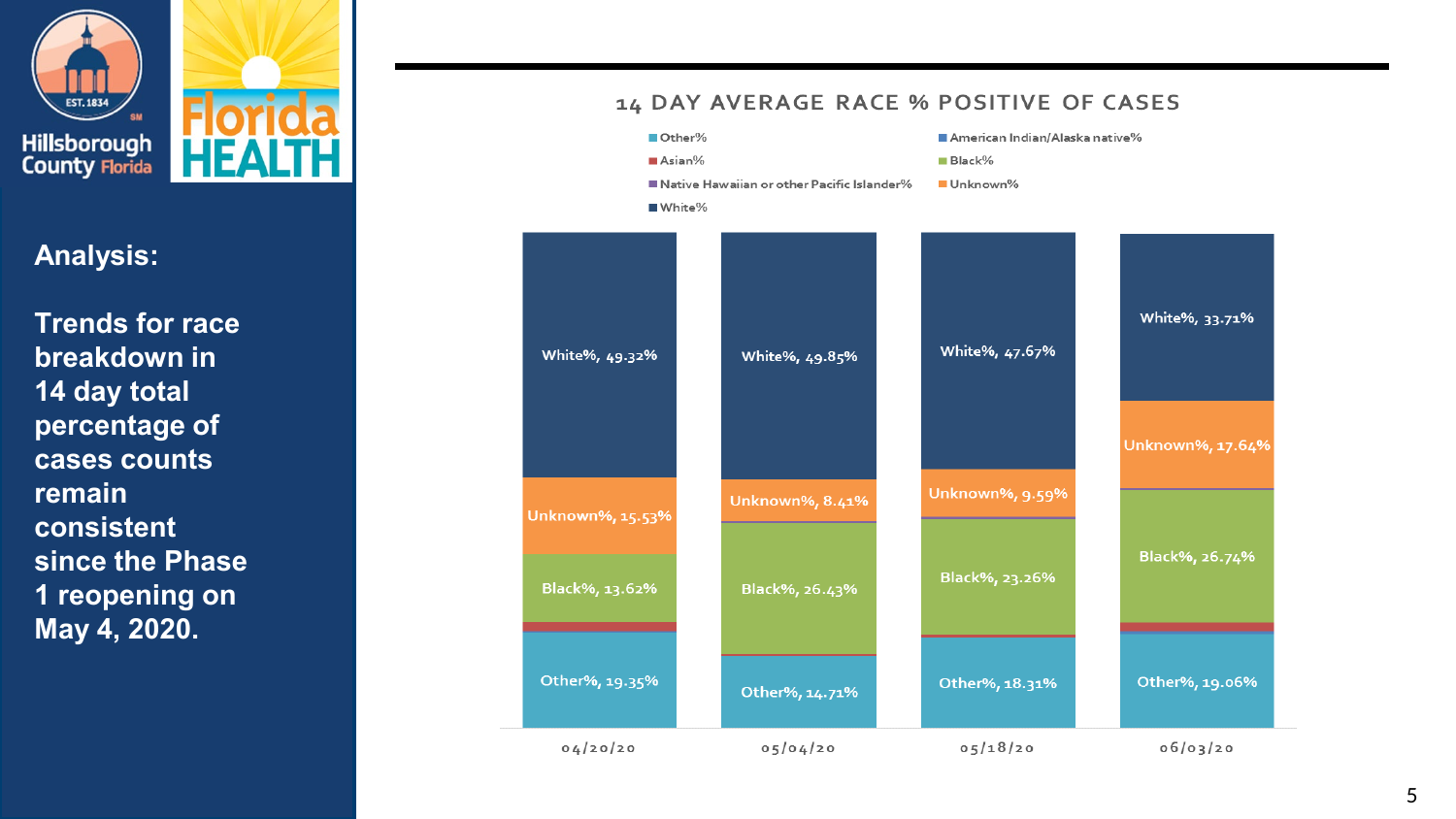

**Analysis:**

**Trends for ethnicity indicate an increase in the 14 day total percentage of cases in the Hispanic category since the Phase 1 May 4, 2020 reopening.**

#### 14 DAY AVERAGE ETHNICITY % POSITIVE **OF CASES**

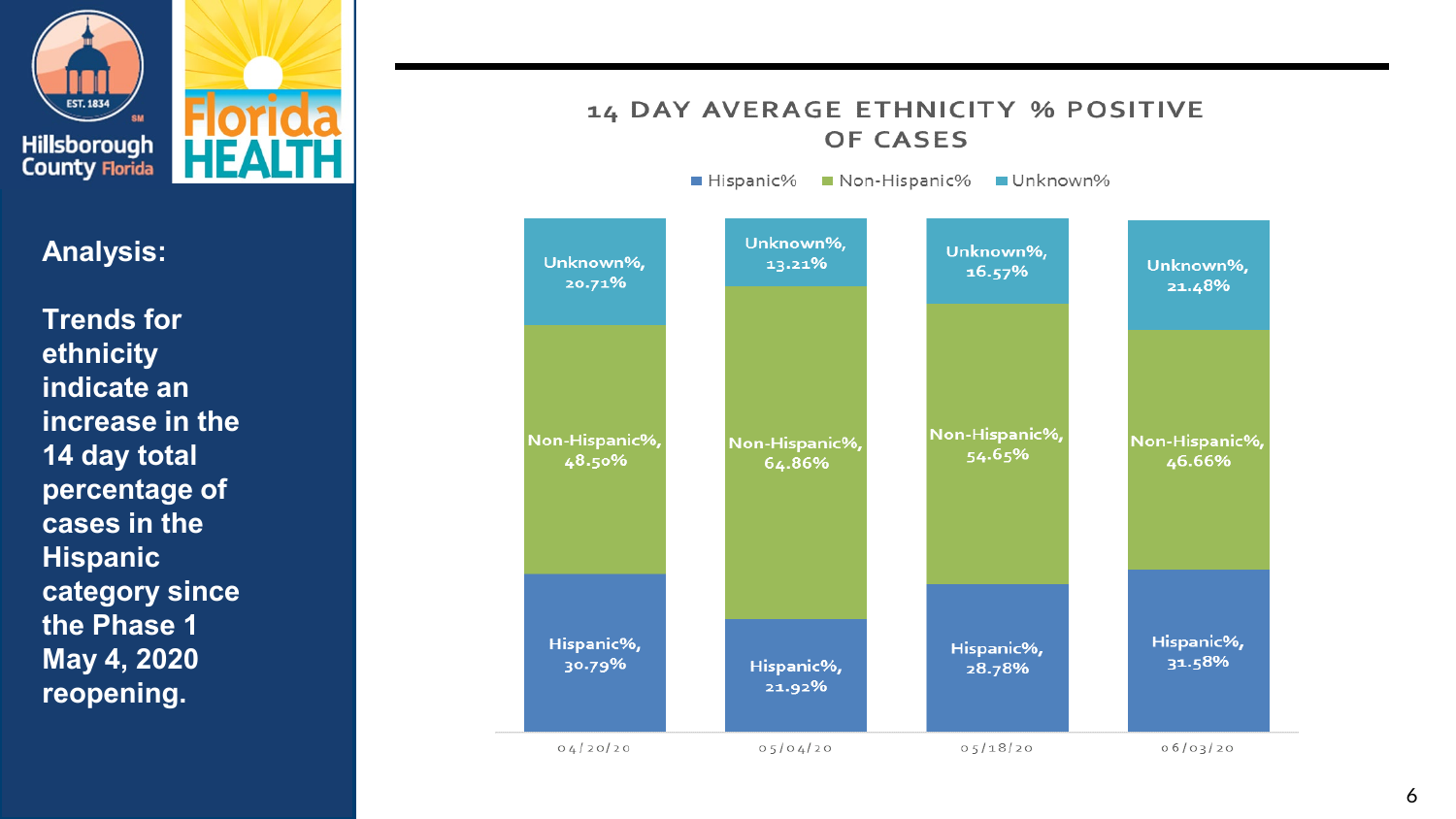

**New cases over 14 day periods currently indicate an upward trend.**

**As 6/11/2020: 14 day rolling average for new cases per day is 82.21.**

**Note: Internal tracking for Hillsborough County data started at or near 3/23/2020**

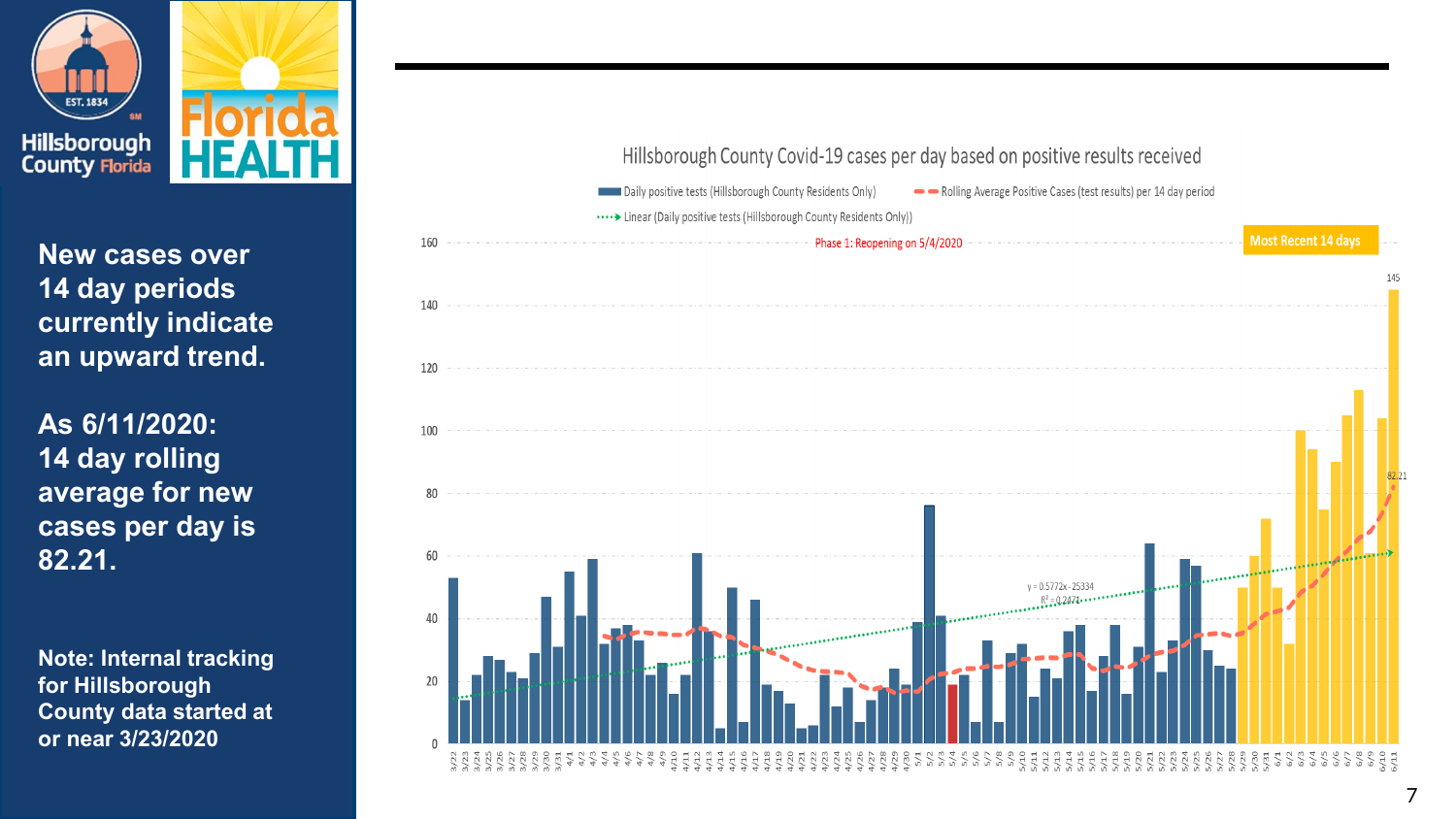

**As of 6/11/2020 Rolling average of test results on 5/28/20: >=1,400 6/11/20: <=1,700**

**Projected need to test 2,250 per day provided by USF.**

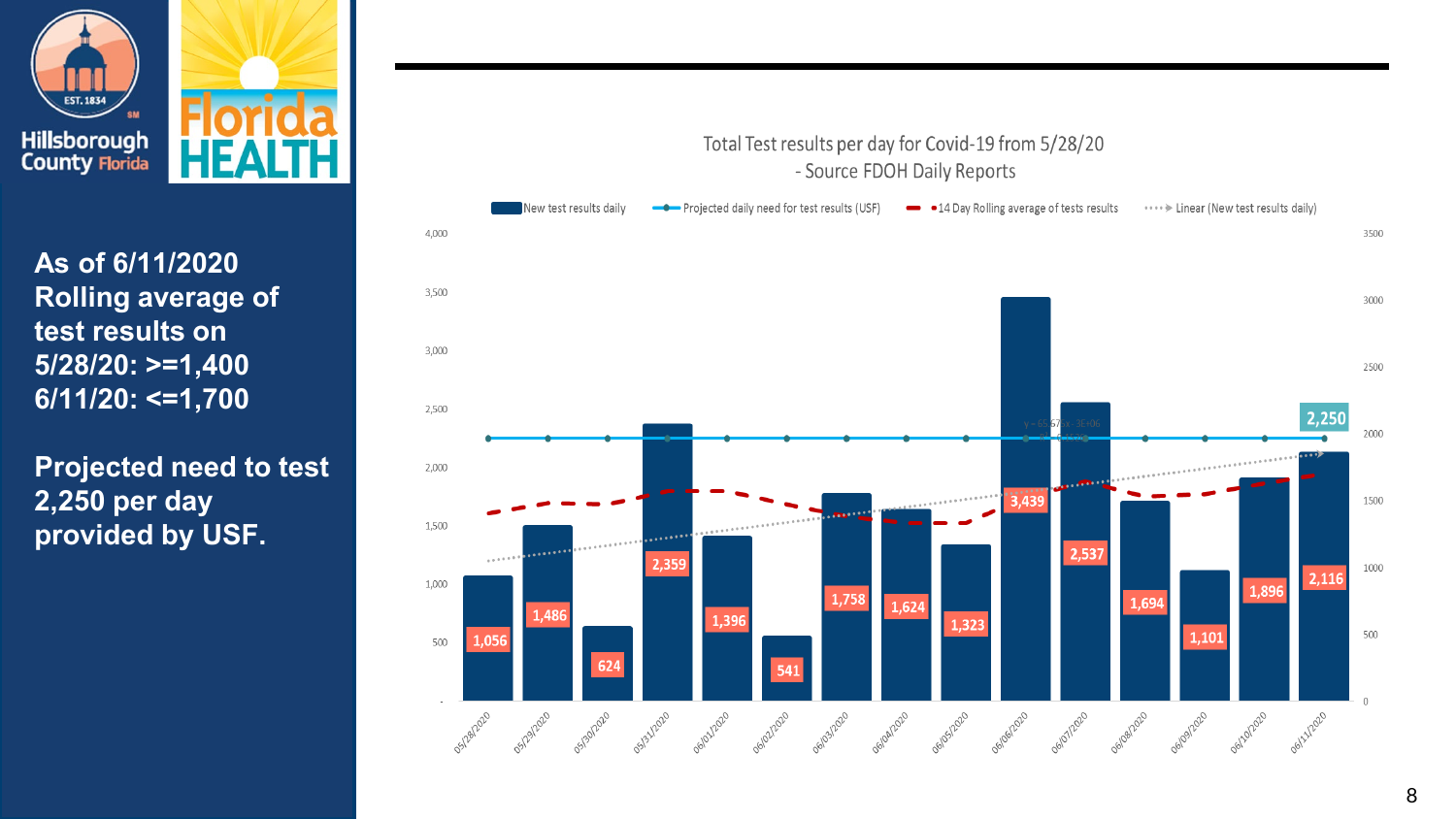

**As of 6/11/2020: 14 day rolling average positivity rate is near 4.8% per day.**

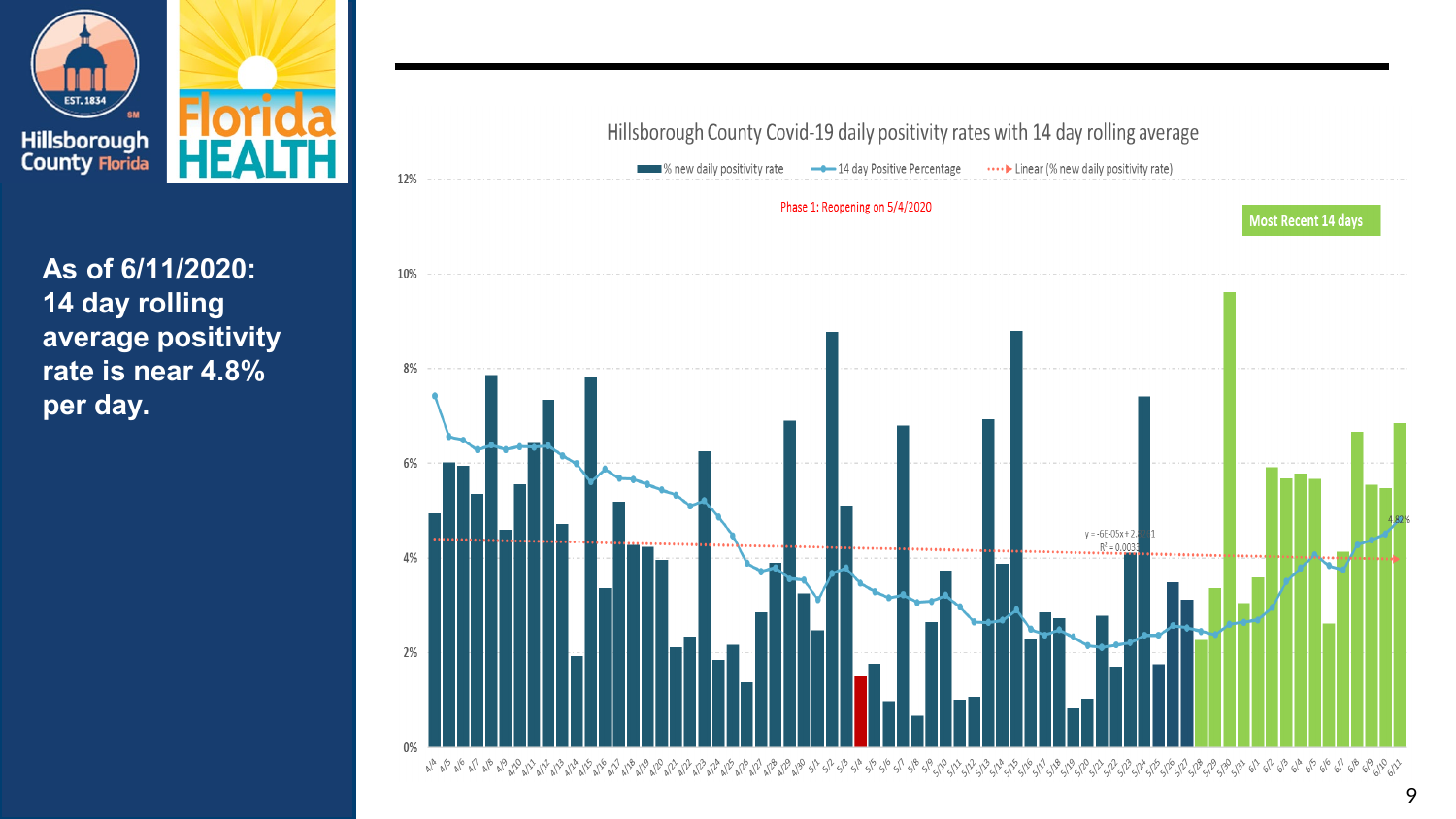

**Deaths occurrences have been consistent upon reviewing 14 day rolling counts.**

### Deaths by 14 day Counts Covid-19

Number of deaths Avg. Deaths/day

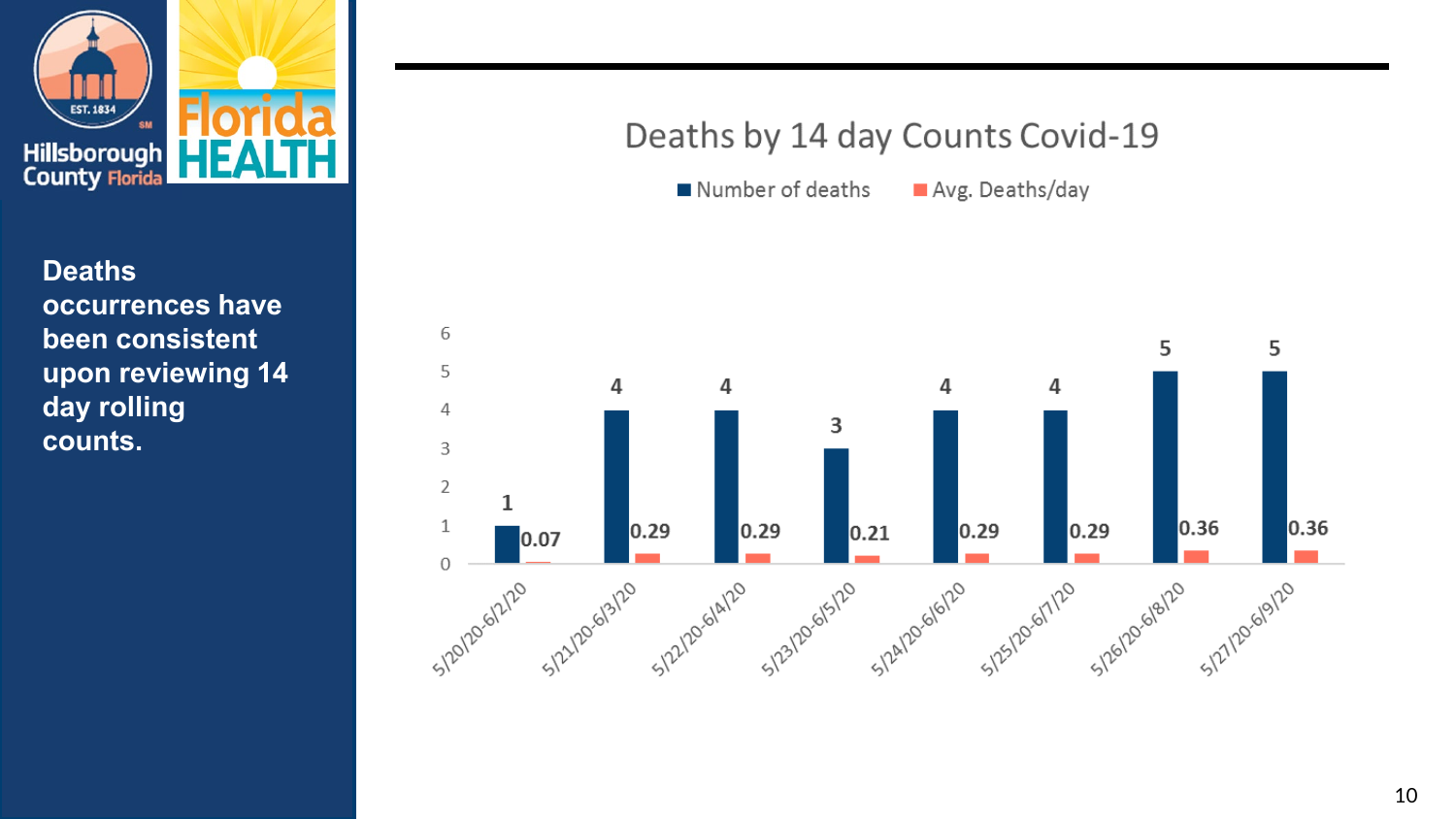

### **Data as of 6/8/20:**

### **Note: Hospital utilization is self reported to AHCA**



#### Hospital Beds Non-Covid Beds vs. Covid Beds by date



#### ICU Bed Summary Covid, Non-Covid, Available Sum of Non Covid-ICU Covid ICU Available ICU Sum of Total ICU % Covid used 450 420 14% 410 411 401 402 400  $52$ 12% 61 63 66 113 350 29 8%  $\overline{23}$  $-7%$ 10%  $38 \overline{11}\%$ 12% 300 10% 8% 250 200 6% 329 327 150 300 297 277 4% 100 2% 50  $0%$ 29-May 31-May 03-Jun 05-Jun 08-Jun

#### **Total Vents Covid vs Non-Covid**

■ Vent Available ■ Vents Non-Covid ■ Covid on Vent ■% Used Covid ICU



#### Typicially 740+ vents in the system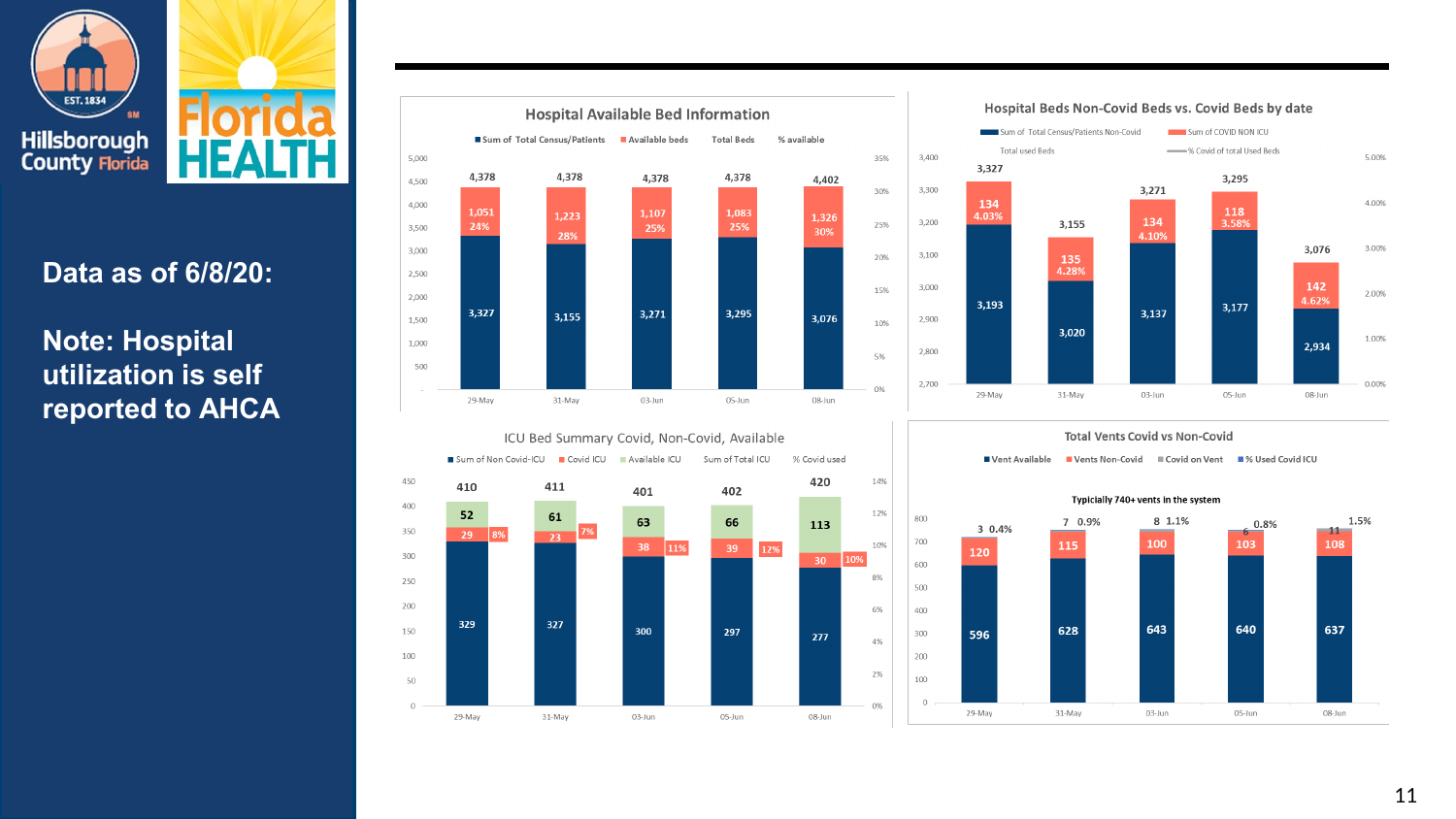

**Cases per 100K rates for the regional counties as of 6/7/2020.**